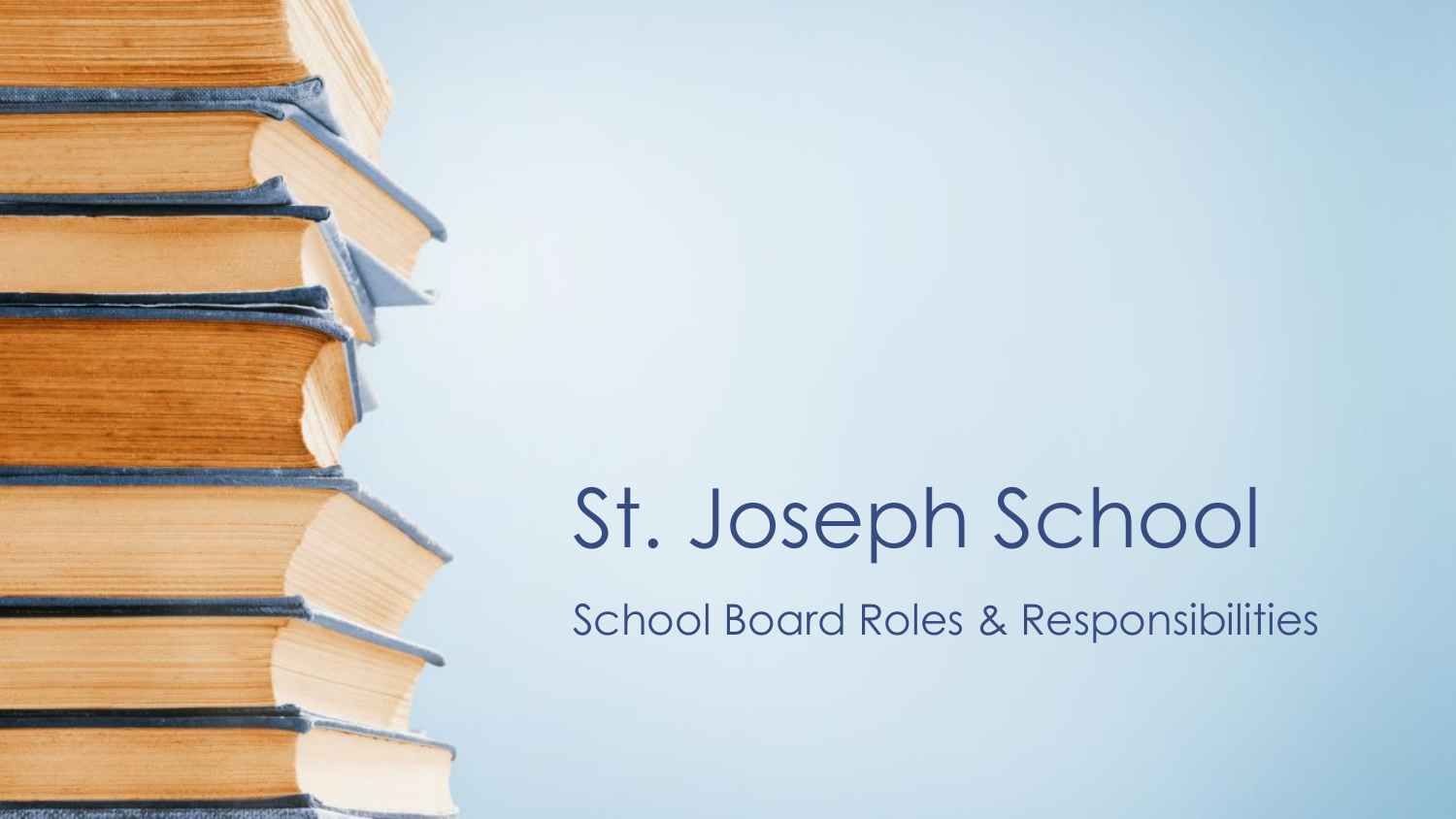### What to Expect

- Define School Board Roles & Responsibilities
- Define Committees Roles & Responsibilities
- Review our gifts and talents
- Assess needs for additional board members
- Make a plan for upcoming month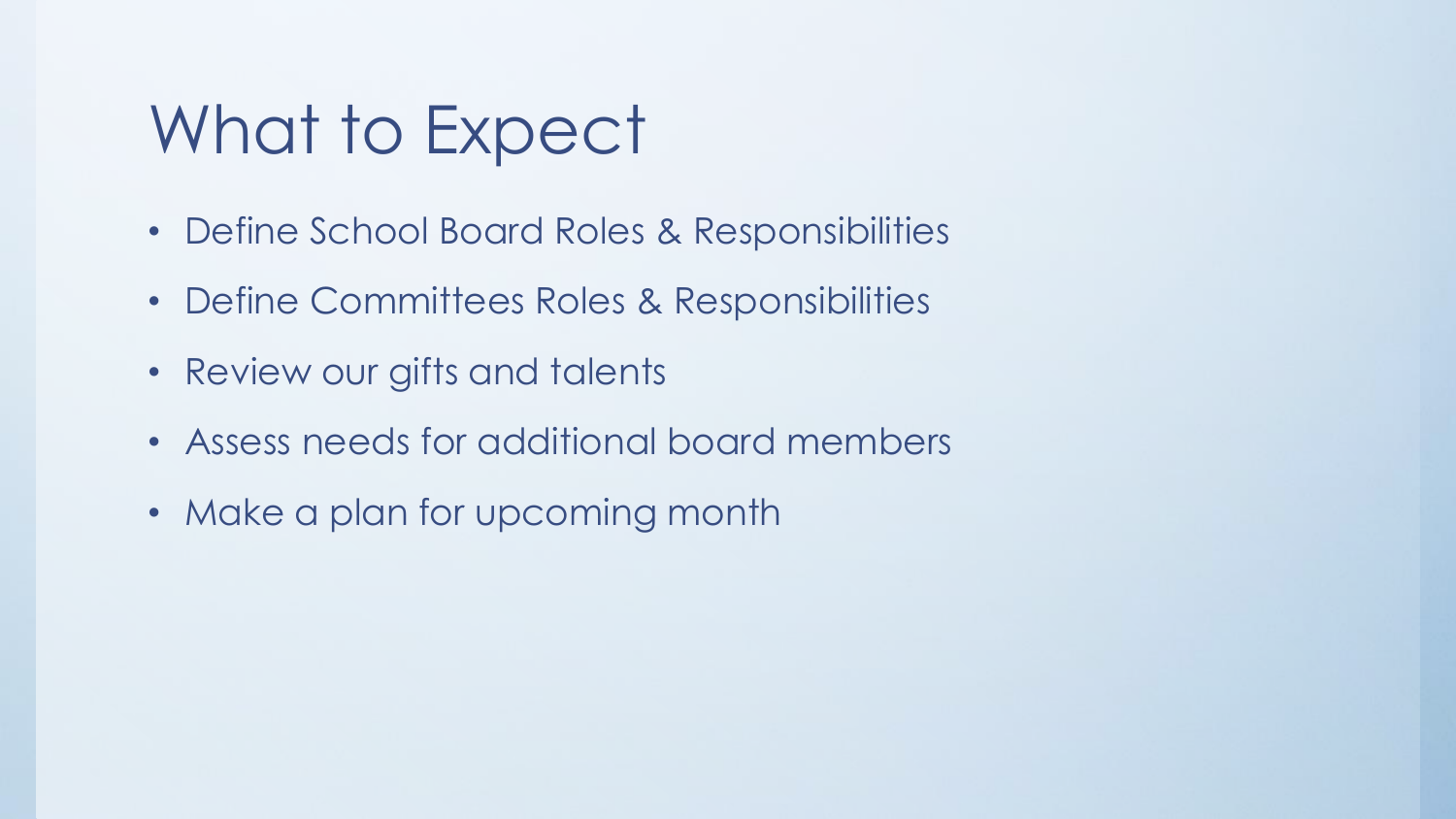- ❑ Define School Board Roles & Responsibilities
- ❑ Define Committees Roles & Responsibilities
- ❑ Review our gifts and talents
- ❑ Assess needs for additional board members
- ❑ Make a plan for upcoming month

### Types of Boards

- No Board
- Advisory Board
- Consultative Board
- Board of Limited Jurisdiction
- Jurisdictional Board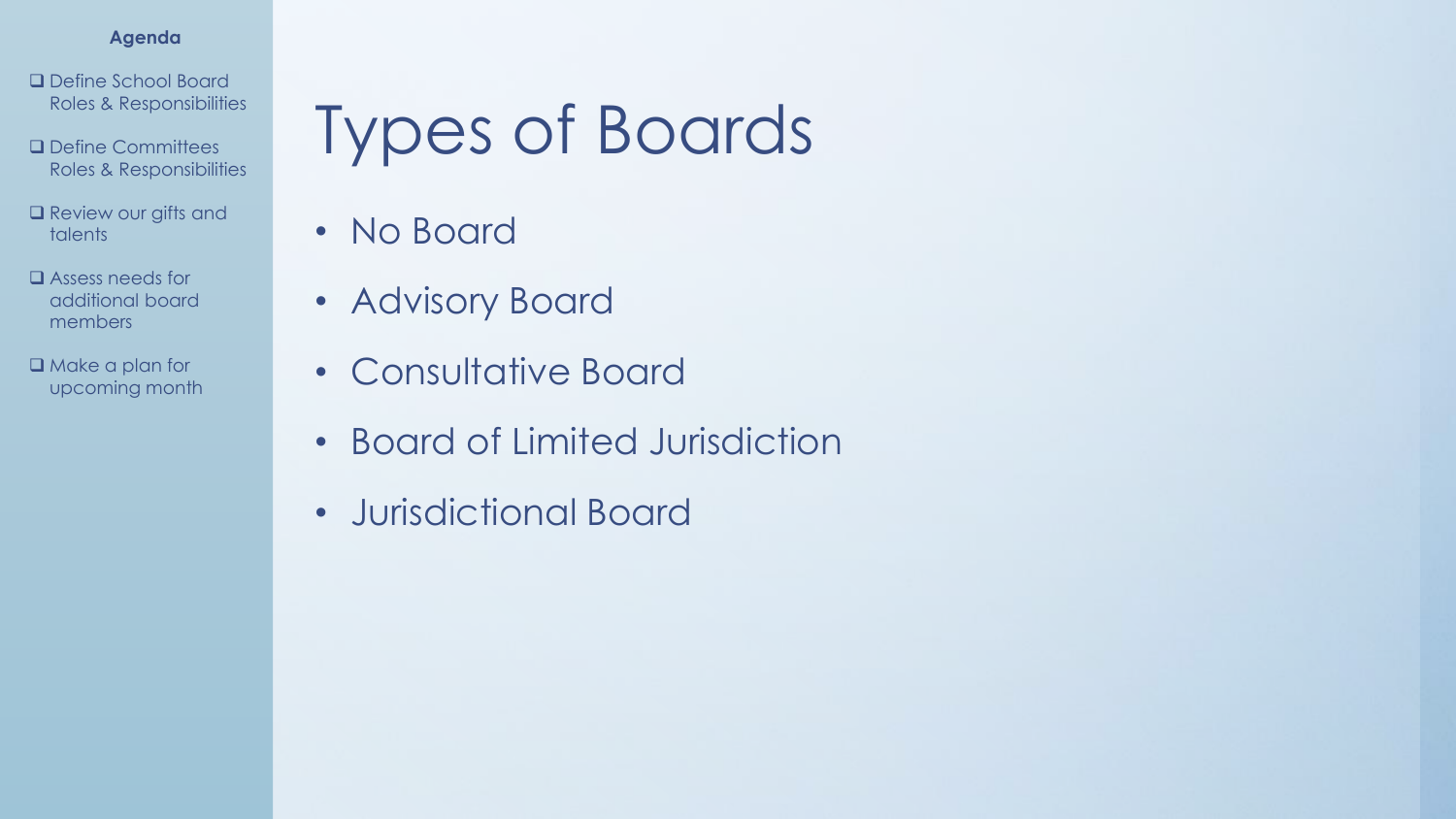- ❑ Define School Board Roles & Responsibilities
- ❑ Define Committees Roles & Responsibilities
- ❑ Review our gifts and talents
- ❑ Assess needs for additional board members
- ❑ Make a plan for upcoming month

### Board of Limited Jurisdiction

A board with limited jurisdiction, also called a policy-making board, is a body that participates in the policy-making process by formulating, adapting, and enacting policy. The board has been delegated final authority to enact policy regarding certain areas of institutional operation, although its jurisdiction is limited to those areas of operation that have been delegated to it by the constitution and/or bylaws, and approved by the delegating church authority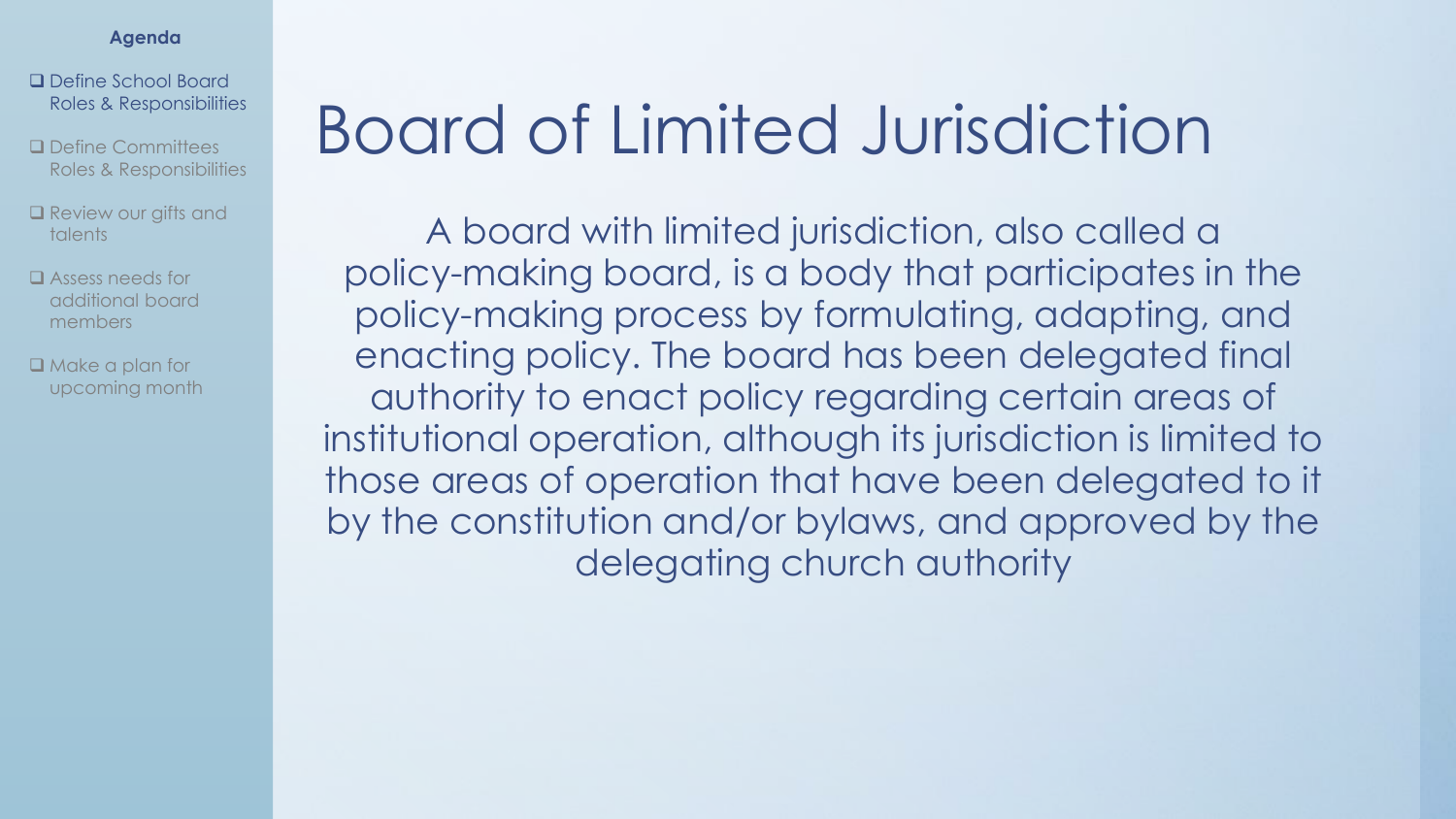### Board Composition

- 9-17 members (directors)
	- Parents comprising no more than 40% of the board
	- Alumni & Parent of Alumni
	- Leaders within civic, business & professional communities
	- Parishioners
- 90% of the board of directors shall be practicing Catholics in good standing with the Church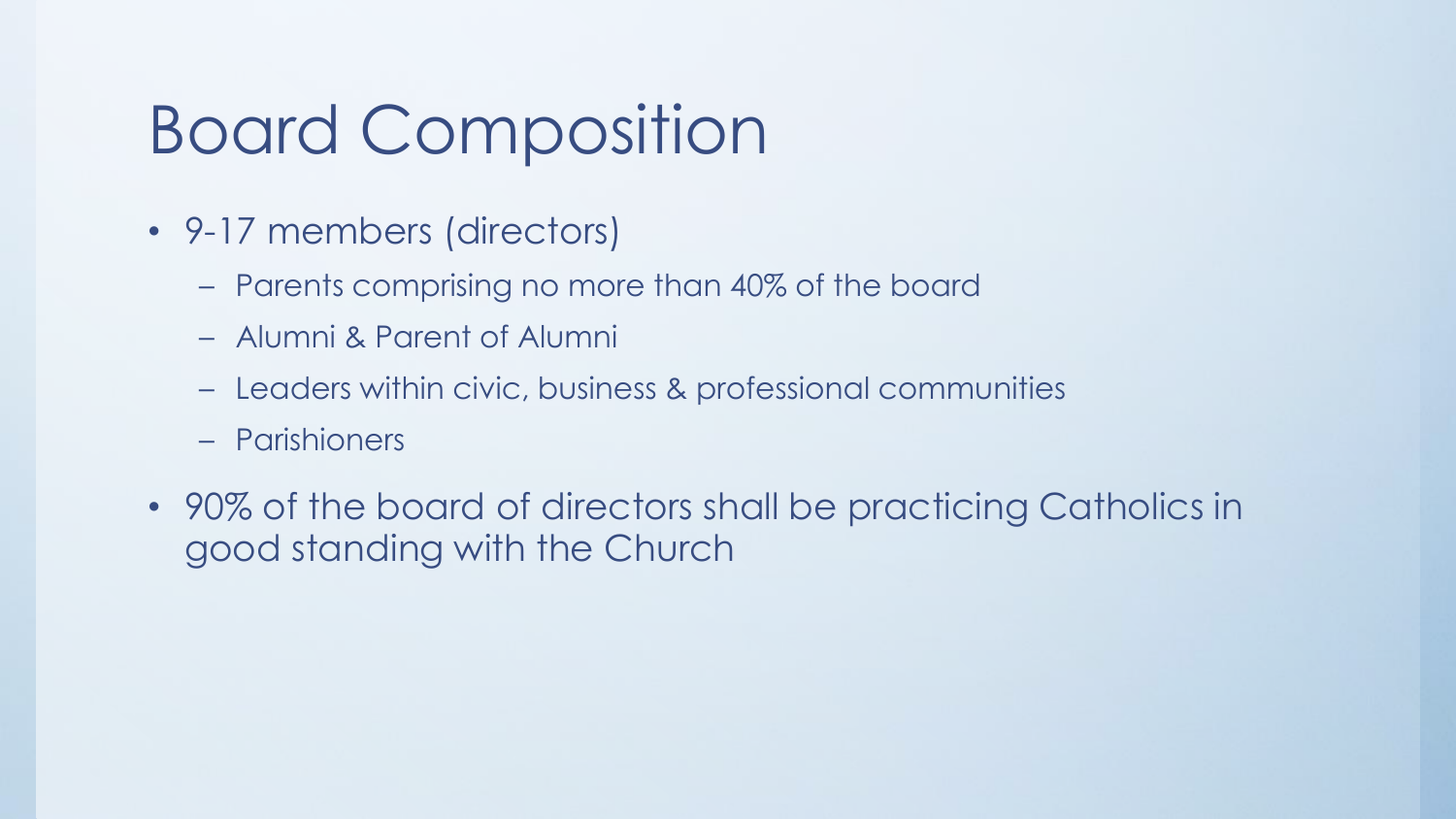- ❑ Define School Board Roles & Responsibilities
- ❑ Define Committees Roles & Responsibilities
- ❑ Review our gifts and talents
- ❑ Assess needs for additional board members
- ❑ Make a plan for upcoming month

### Board Responsibilities

- 1. Strategic planning
- 2. Formulation of some local school policies
- 3. Evaluation of effectiveness of policies, plans, board operations and mission
- 4. Oversight of financial operations
- 5. Oversight of and participation in institutional advancement/development programs
- 6. Mission Effectiveness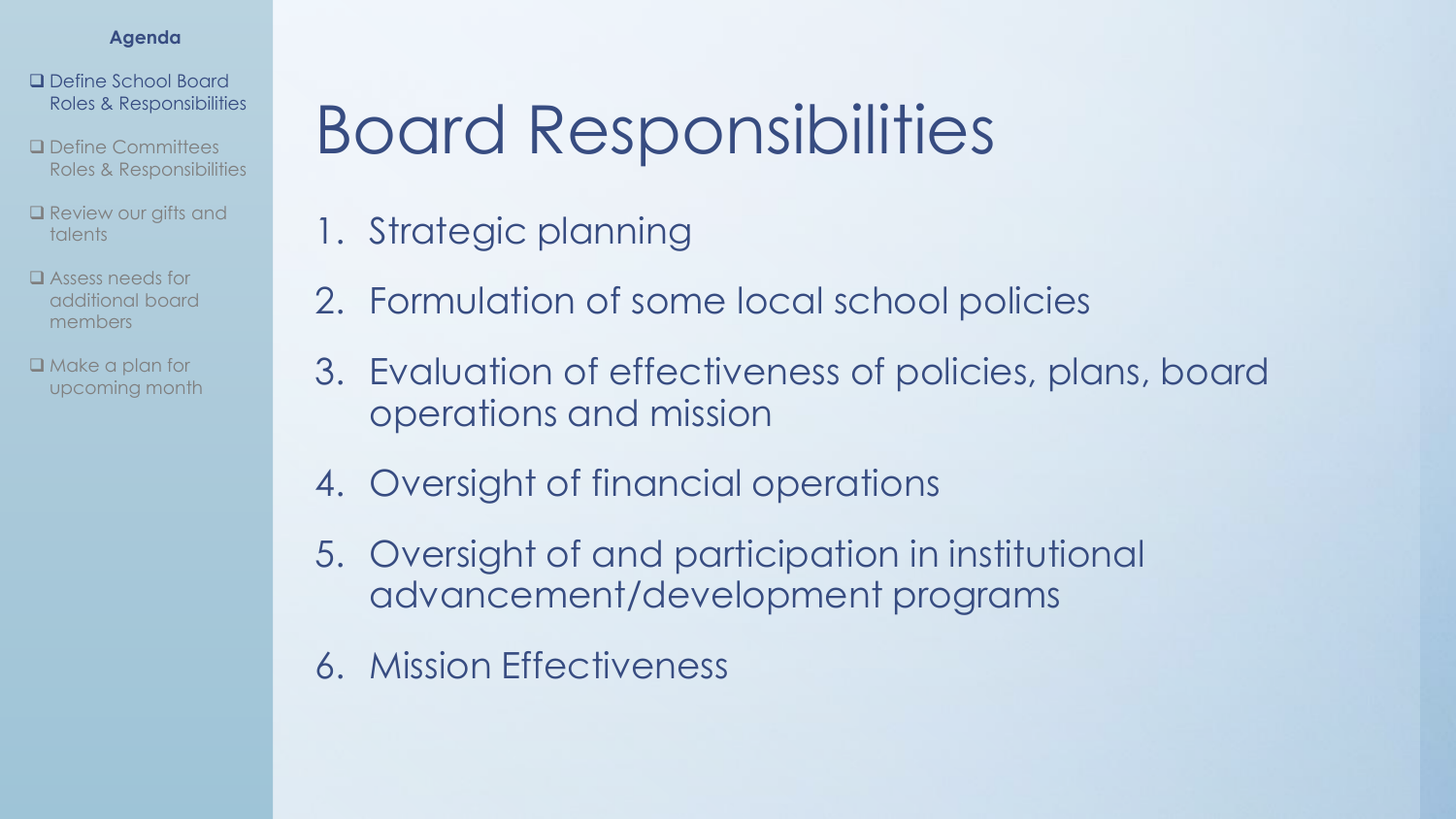#### **GUIDELINES FOR CATHOLIC SCHOOL GOVERNANCE**

Parish-Owned Elementary Schools - Pastor

#### **Agenda**

- ❑ Define School Board Roles & Responsibilities
- ❑ Define Committees Roles & Responsibilities
- ❑ Review our gifts and talents
- ❑ Assess needs for additional board members
- ❑ Make a plan for upcoming month

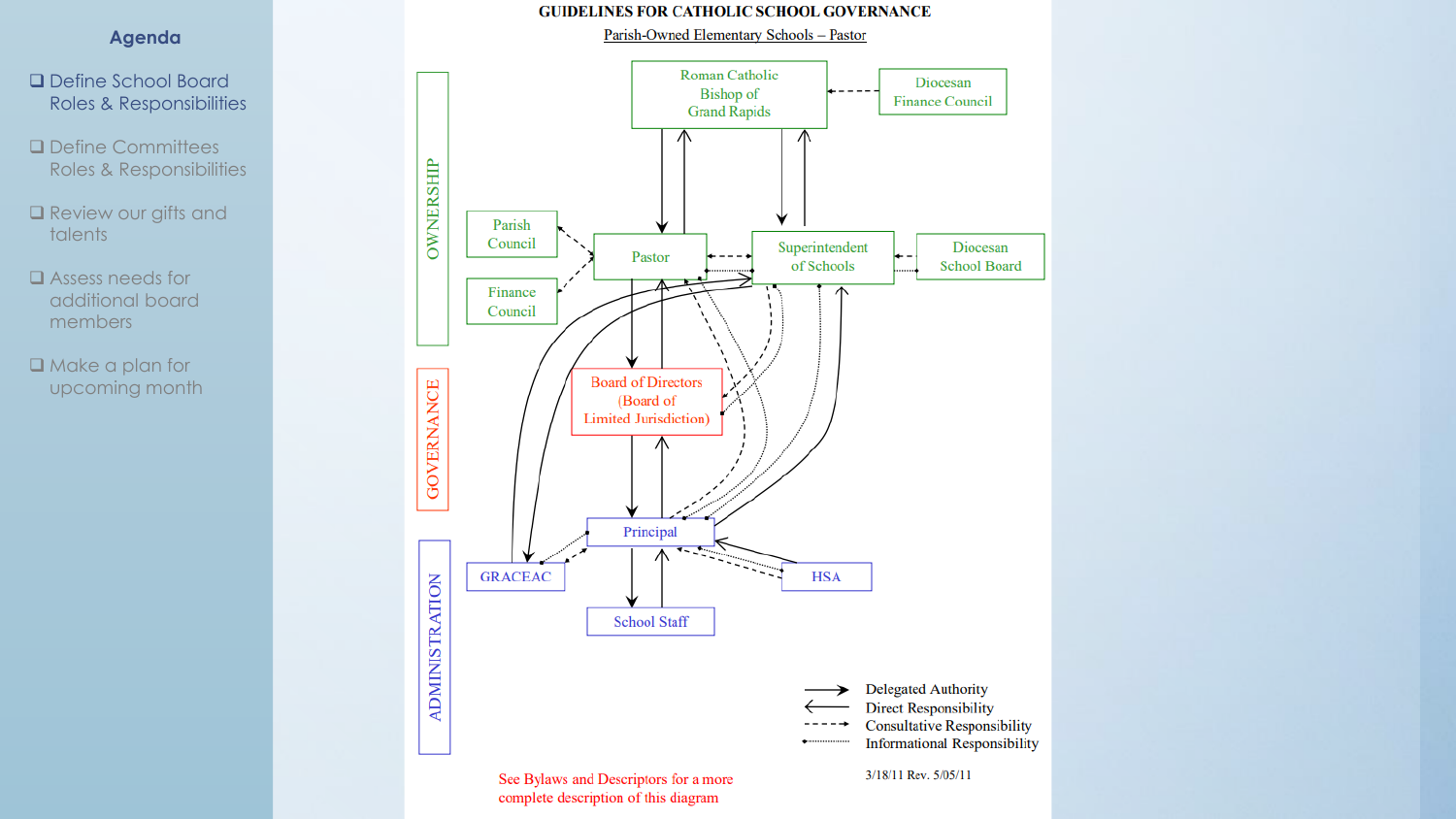- ✓ Define School Board Roles & Responsibilities
- ❑ Define Committees Roles & Responsibilities
- □ Review our gifts and talents
- ❑ Assess needs for additional board members

❑ Make a plan for upcoming month

### **Committees**

- 1. Executive
- 2. Mission Effectiveness
- 6. Building & Grounds
- 7. Development
- 3. Committee on Directors 8. Marketing
- 4. Policy & Planning
- 5. Finance

9. Communications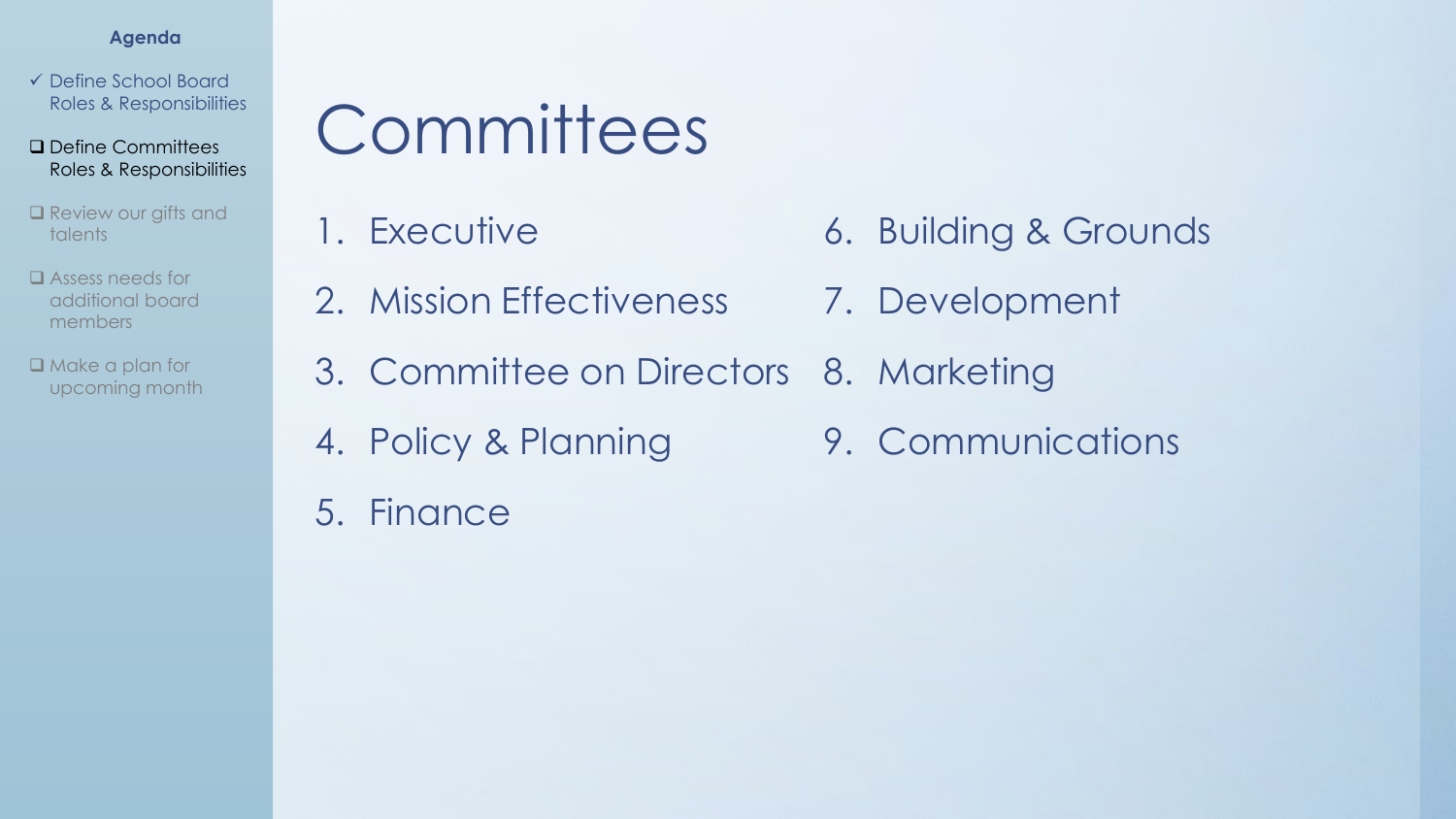✓ Define School Board Roles & Responsibilities

- ❑ Define Committees Roles & Responsibilities
- □ Review our gifts and talents
- ❑ Assess needs for additional board members
- ❑ Make a plan for upcoming month

### Executive Committee

#### **Purpose:**

- To provide overall Board leadership and coordination of Board functions and responsibilities;
- To act as liaison with the school administration and Board.

- To form the Board meeting agenda;
- To monitor the Board calendar;
- To make decisions:
- To support the principal;
- To be leaders of the Board:
- To provide for Board member orientation and training with the Committee on Directors;
- To provide for annual Board evaluation (self evaluation, owner and chief administrator);
- To ensure that all standing and ad hoc committees have written committee charges.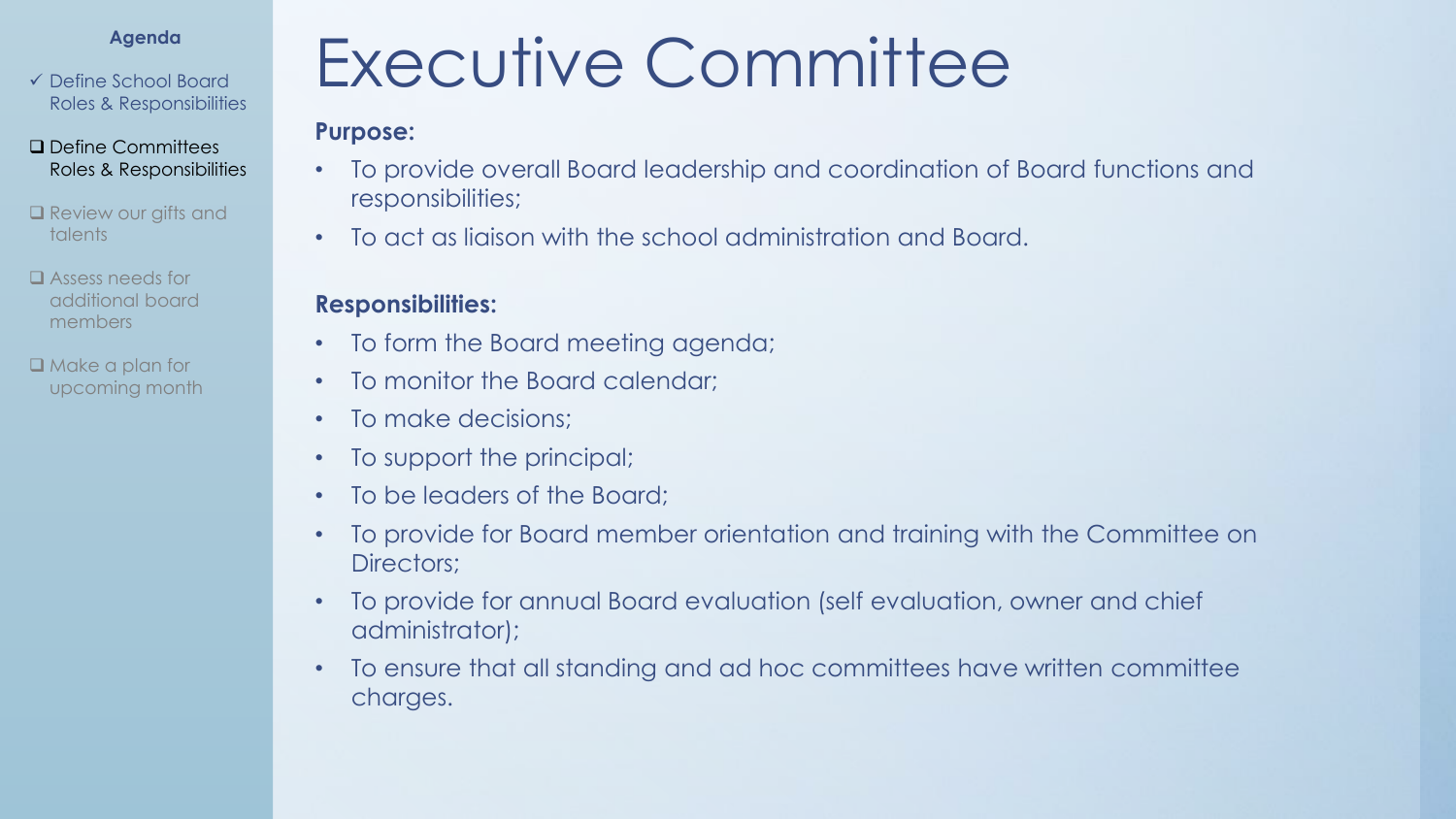✓ Define School Board Roles & Responsibilities

- ❑ Define Committees Roles & Responsibilities
- ❑ Review our gifts and talents
- ❑ Assess needs for additional board members
- ❑ Make a plan for upcoming month

### Committee on Directors

#### **Purpose:**

- To create a process for recruiting new Board members and to design and implement a process for the selection of Board officers;
- To ensure the strength of the Board and the implementation of its responsibilities by providing appropriate orientations, in-service training and evaluations.

- To determine annually the membership needs of the Board;
- To actively recruit potential nominees;
- To work with the school administration and Board leadership in preparing and conducting informational meetings for Board nominees;
- To work with the school administration and Board leadership in conducting preservice orientation training;
- To work with the school administration and Board leadership in carrying out periodic in-service training for Board members;
- To present to the Board at its annual meeting a list of candidates for Board membership;
- To present to the Board at its annual meeting a list of candidates for Board officers;
- To assist the Executive Committee with the annual Board evaluation (selfevaluation, owner evaluation and chief administrator).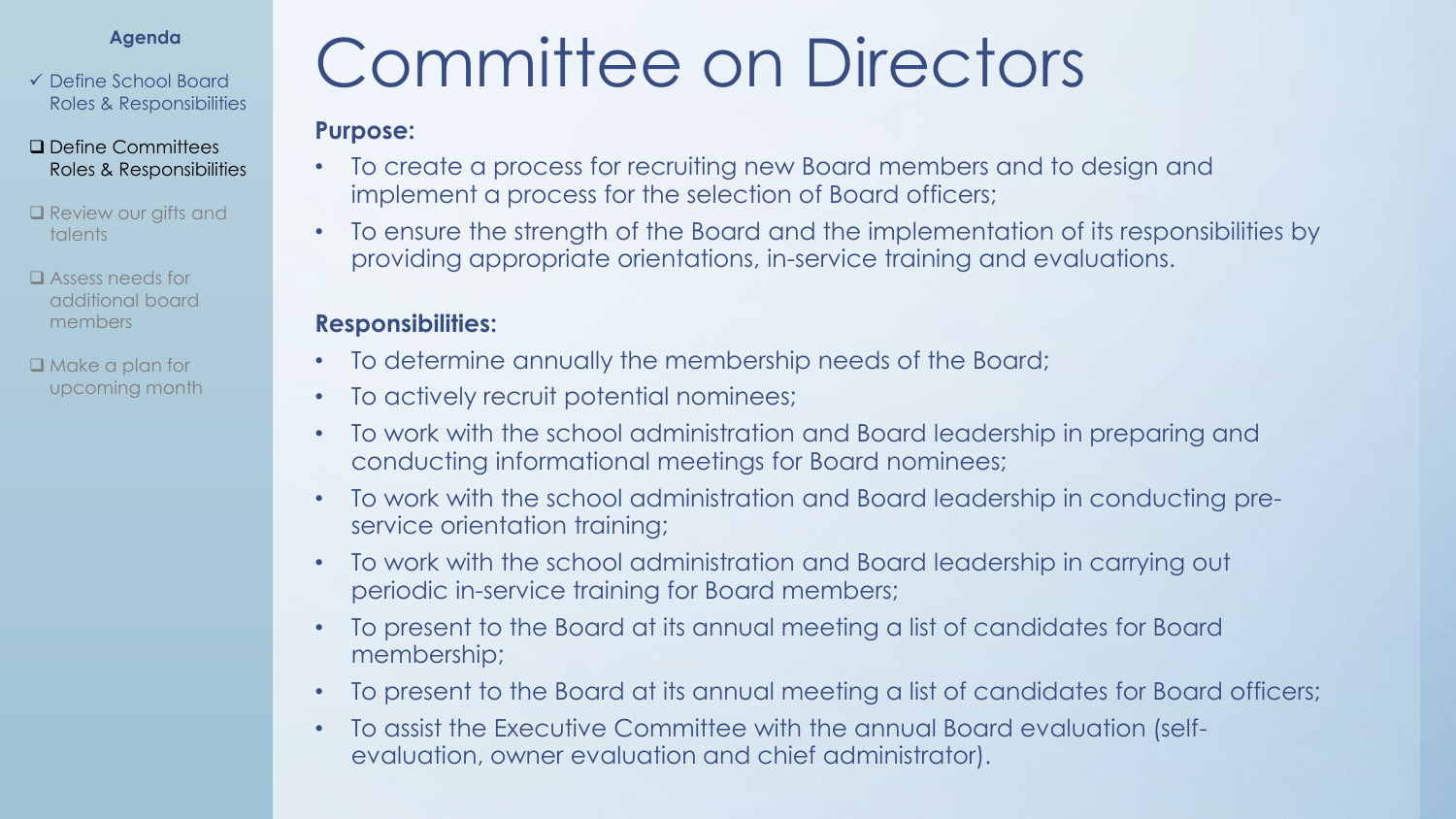✓ Define School Board Roles & Responsibilities

- ❑ Define Committees Roles & Responsibilities
- □ Review our gifts and talents
- ❑ Assess needs for additional board members
- ❑ Make a plan for upcoming month

## Planning & Policy Committee

#### **Purpose:**

- To assist the administration in the formulation of a long-range strategic plan;
- To monitor the strategic plan and review objectives for possible policy;
- To assist the administration in the formulation of policy to guide academic, student, business, development and faith community affairs.

### **Responsibilities (Planning):**

- To assist the Board and school administration in establishing long-range strategic goals, based on an appropriate assessment and community-wide SWOT analysis in light of the program's mission statement and annual assumptions; To monitor the progress of the strategic plan (goals and objectives) (ongoing);
- To report to the Board (formally, in writing) the progress of yearly objectives (quarterly);
- To develop annual assumptions concerning the internal and external environments surrounding the educational ministries (January);
- To receive from other committees recommendations for next year's planning objectives (February);
- To make recommendations to the Board on all planning objectives for the next year;
- To draft with the Executive Committee and the school administration an annual report which reviews and summarizes the successes, concerns and hopes for the educational ministries (May, June).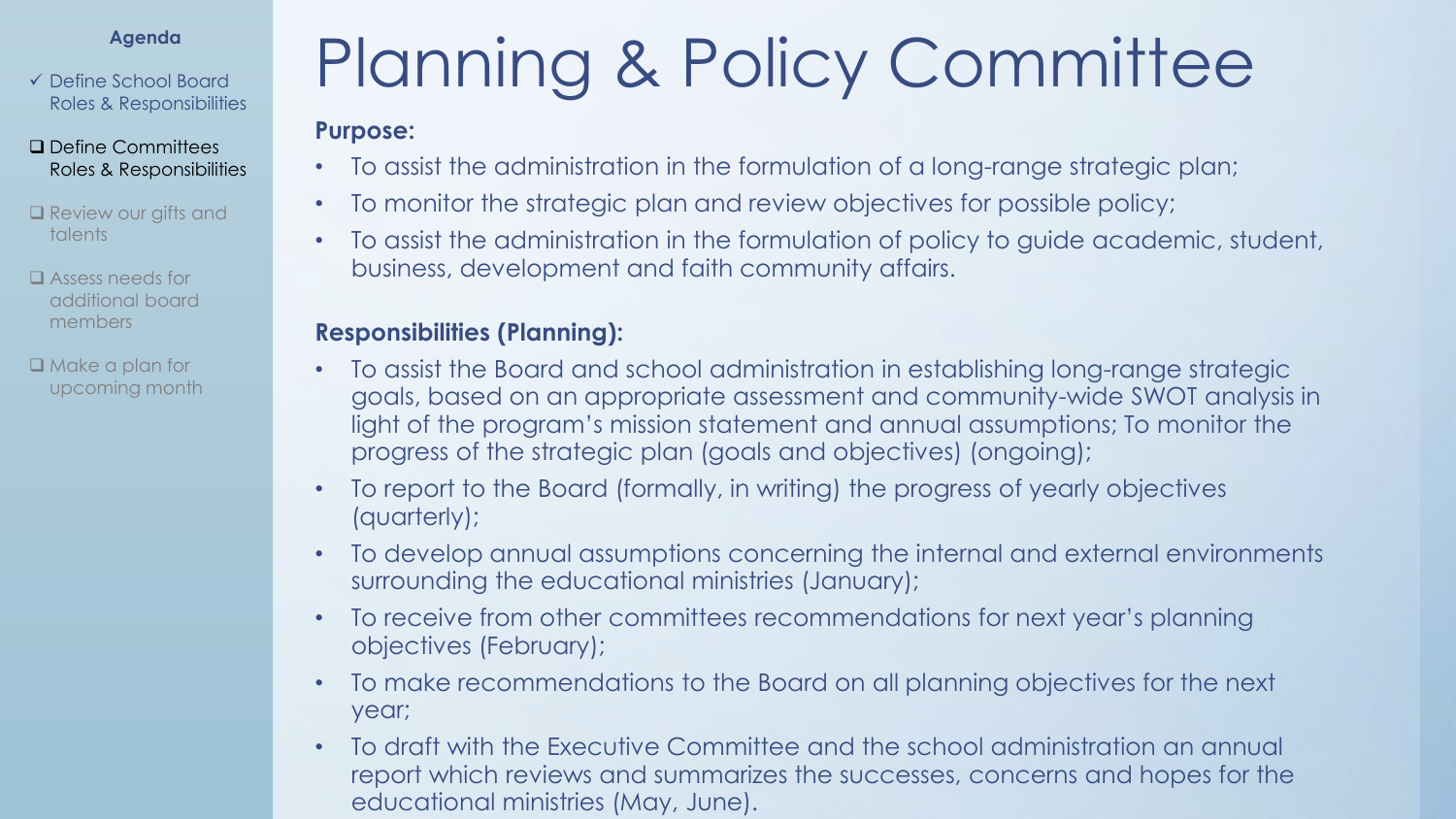✓ Define School Board Roles & Responsibilities

- ❑ Define Committees Roles & Responsibilities
- □ Review our gifts and talents
- ❑ Assess needs for additional board members
- ❑ Make a plan for upcoming month

## Planning & Policy Committee

#### **Purpose:**

- To assist the administration in the formulation of a long-range strategic plan;
- To monitor the strategic plan and review objectives for possible policy;
- To assist the administration in the formulation of policy to guide academic, student, business, development and faith community affairs.

### **Responsibilities (Policy):**

- To review with the principal the annual planning objectives for possible policy implications;
- To research and draft policy language to submit to the Board;
- To conduct consultation on proposed policy, as appropriate;
- To call for the evaluation of newly promulgated policy (usually 6-9 months later);
- To review annually with the principal all policies for timelines and appropriateness to the school program (fall).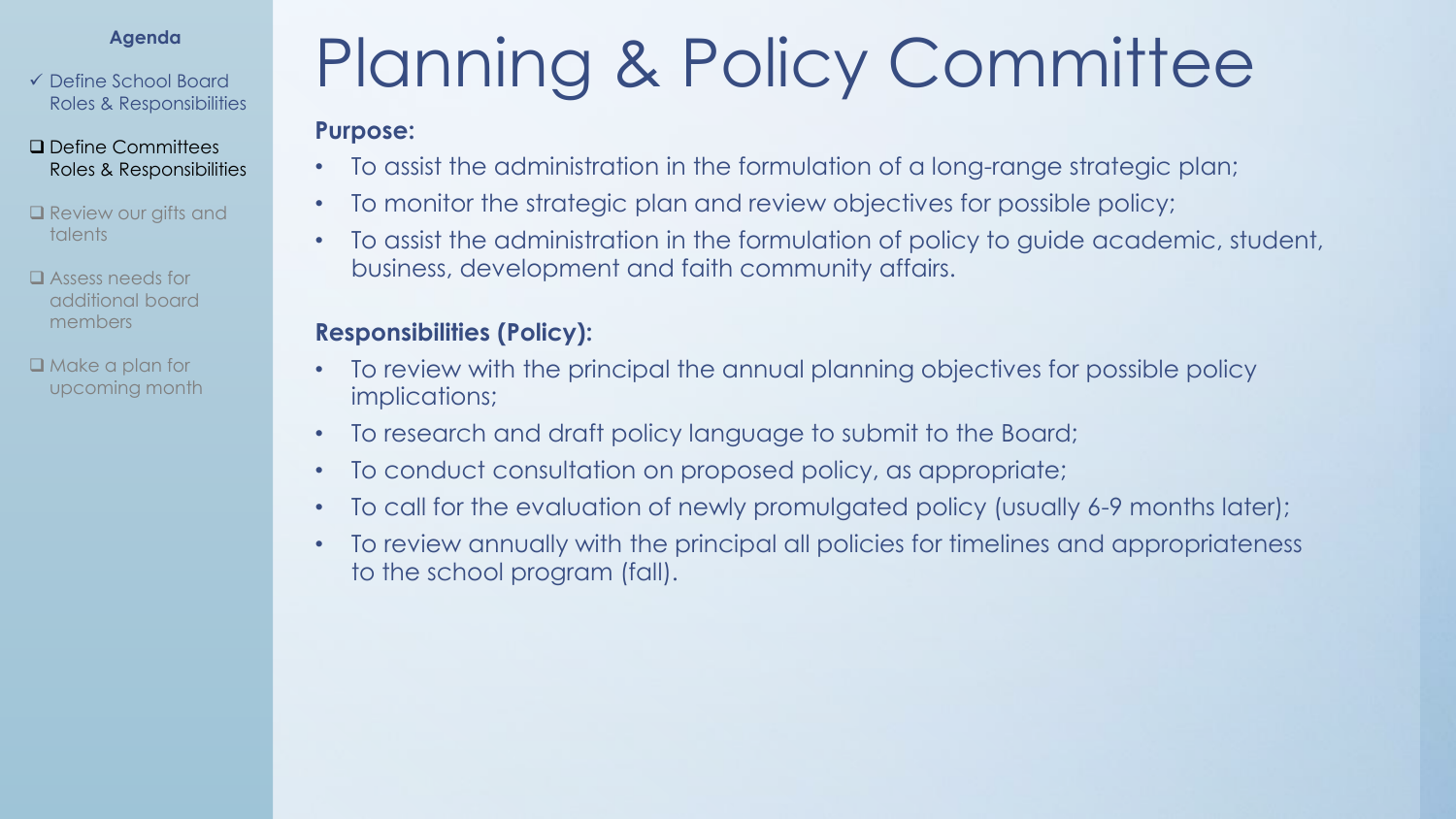#### ✓ Define School Board Roles & Responsibilities

- ❑ Define Committees Roles & Responsibilities
- □ Review our gifts and talents
- ❑ Assess needs for additional board members
- ❑ Make a plan for upcoming month

### Building & Grounds Committee

#### **Purpose:**

• To develop and monitor long-term facility maintenance, capital improvements, security, space utilization and emergency management plans for the school.

- To design and monitor a long-term maintenance plan for the school;
- To design and monitor a long-term capital improvement plan for the school;
- To design and monitor, with the school administration, security and emergency management plans;
- To outline and recommend to the Board, procedures for use of the school building outside of the school day;
- To assess future facility needs in light of curriculum and enrollment goals;
- To periodically review space utilization plan in light of the school's strategic plan; To report regularly to the Board.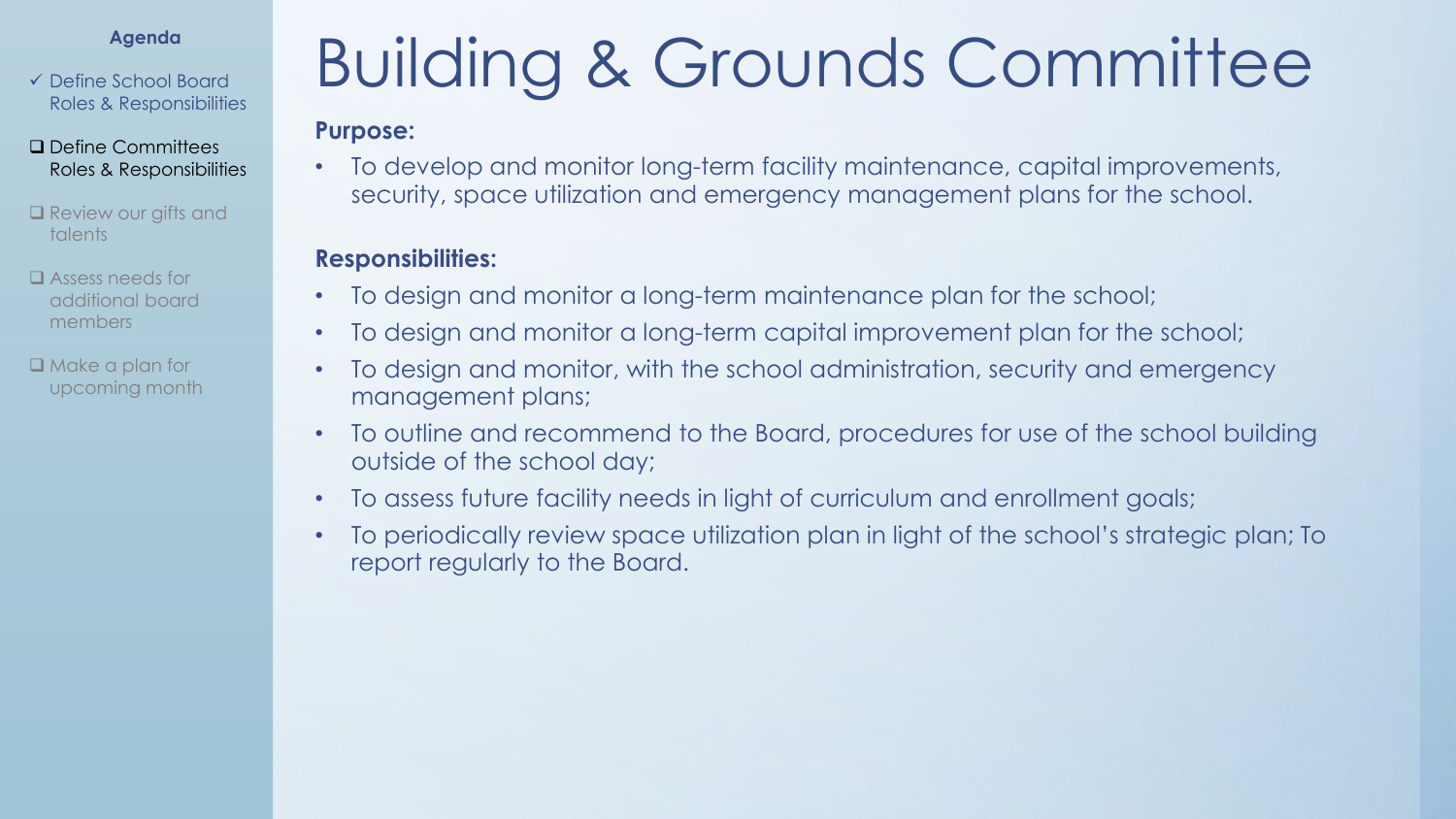✓ Define School Board Roles & Responsibilities

- ❑ Define Committees Roles & Responsibilities
- □ Review our gifts and talents
- ❑ Assess needs for additional board members
- ❑ Make a plan for upcoming month

### Finance Committee

#### **Purpose:**

- To monitor the current year budget and to develop and propose to the Board a budget for the next fiscal year;
- To prepare, update and monitor long-range financial plans for the school;
- To oversee, from a policy and planning perspective, business operations of the school.

- To monitor and report to the Board on the status of the current fiscal year budget (monthly, quarterly and annual report) (actual versus projected);
- To formulate with the president or principal a proposed budget for the upcoming fiscal year. This budget is based on recommendations from all Board committees;
- To recommend to the Board (and its Policy/Planning Committee) financial policy that ensures sound and consistent financial management and just salaries, fair tuition increases and payment plans;
- To oversee the school's endowment, including policies for endowment growth, management and distribution of proceeds;
- To formulate with the school administration (and the Policy/Planning Committee) policy concerning the business affairs and activities of the school, including such areas of concern as: - Bookstore; - Cafeteria; - Transportation; - Outside contractors; - Purchasing; - Insurance; - Rental agreements; - Contracts.
- To work with the school administration, development office and business office to ensure publication of a comprehensive annual report.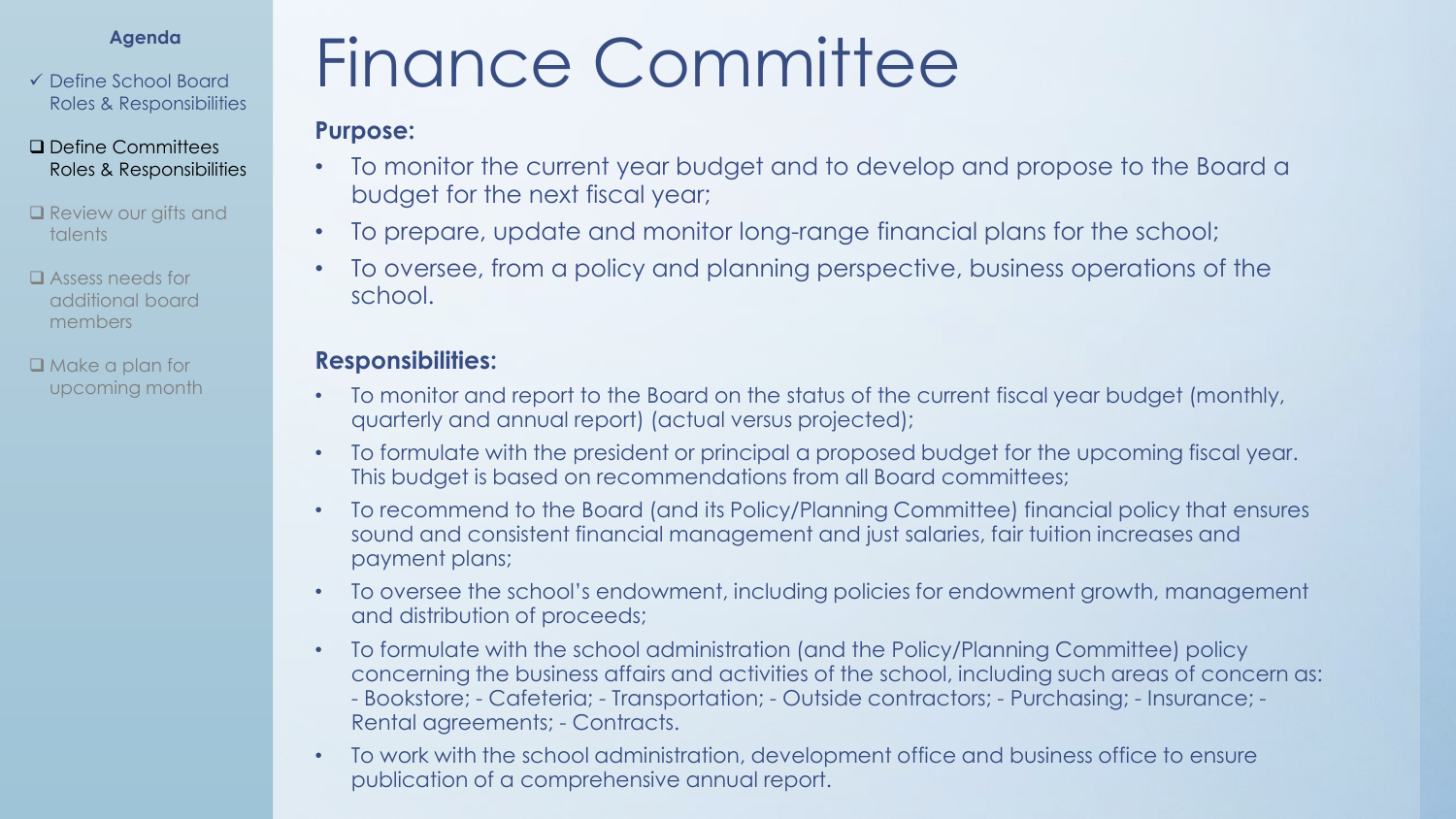- ✓ Define School Board Roles & Responsibilities
- ❑ Define Committees Roles & Responsibilities
- □ Review our gifts and talents
- ❑ Assess needs for additional board members
- ❑ Make a plan for upcoming month

### Development Committee

#### **Purpose:**

- To assist the Board in carrying out its planning and policy responsibilities with regard to public relations, communications and development/institutional advancement;
- To assist the administration in the implementation of development/institutional advancement programs and efforts.

- To serve in a leadership role with the administration and the Board in the implementation of a comprehensive communications program;
- To advise and assist the administration in the design and preparation of all public relations materials;
- To advise and assist the administration in the design and preparation of a comprehensive development/institutional advancement plan;
- To serve in a leadership role with the administration and the Board in the implementation of the annual fund drive;
- To assist the administration and the Board in the implementation of alumni and alumni parent events and activities;
- To participate in, and provide leadership for, programs of annual and planned giving and periodic capital campaigns;
- To participate in the identification and solicitation of major donor prospects;
- To report periodically to the Board on development/institutional advancement activities;
- To recommend to the Board (and its Policy/Planning Committee) policies in the area of development/institutional advancement;
- To support the school's Development Director (if applicable).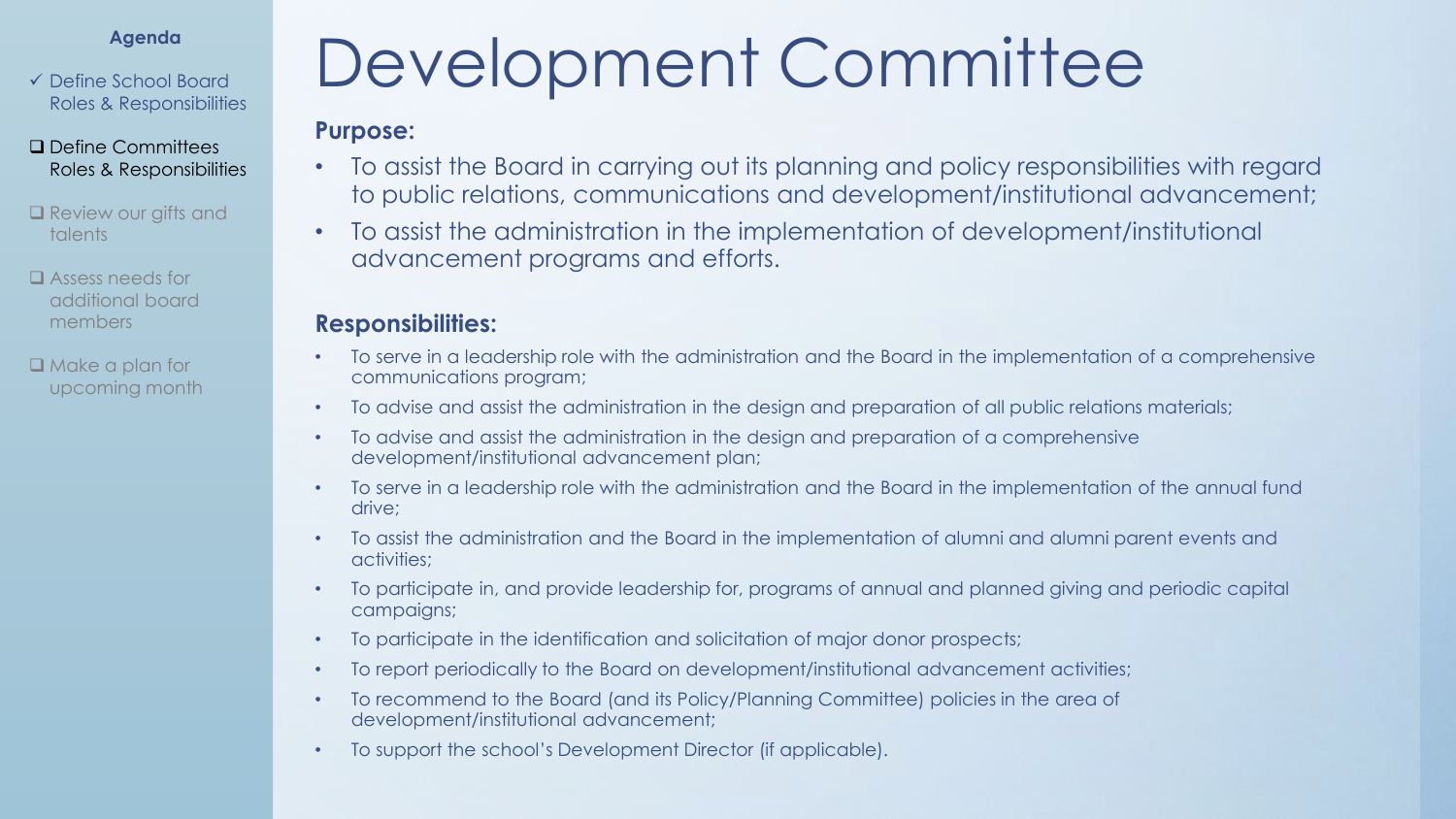- ✓ Define School Board Roles & Responsibilities
- ❑ Define Committees Roles & Responsibilities
- ❑ Review our gifts and talents
- ❑ Assess needs for additional board members
- ❑ Make a plan for upcoming month

### Marketing Committee

#### **Purpose:**

• To assist the Principal, Board, and Recruitment Team with planning, creating, implementing and monitoring a program to market St. Joseph School for image and enrollment.

- To assist the Principal, Board, and Recruitment Team with gathering information used to explore and investigate marketing opportunities.
- To assist the Principal, Board, and Recruitment Team with creating and writing a marketing plan.
- To assist the Principal, Board, and Recruitment Team with the implementation of a comprehensive marketing program.
- To assist the Principal, Board, and Recruitment Team with measuring, assessing and modifying a comprehensive marketing program.
- To periodically report to the Board on marketing activities.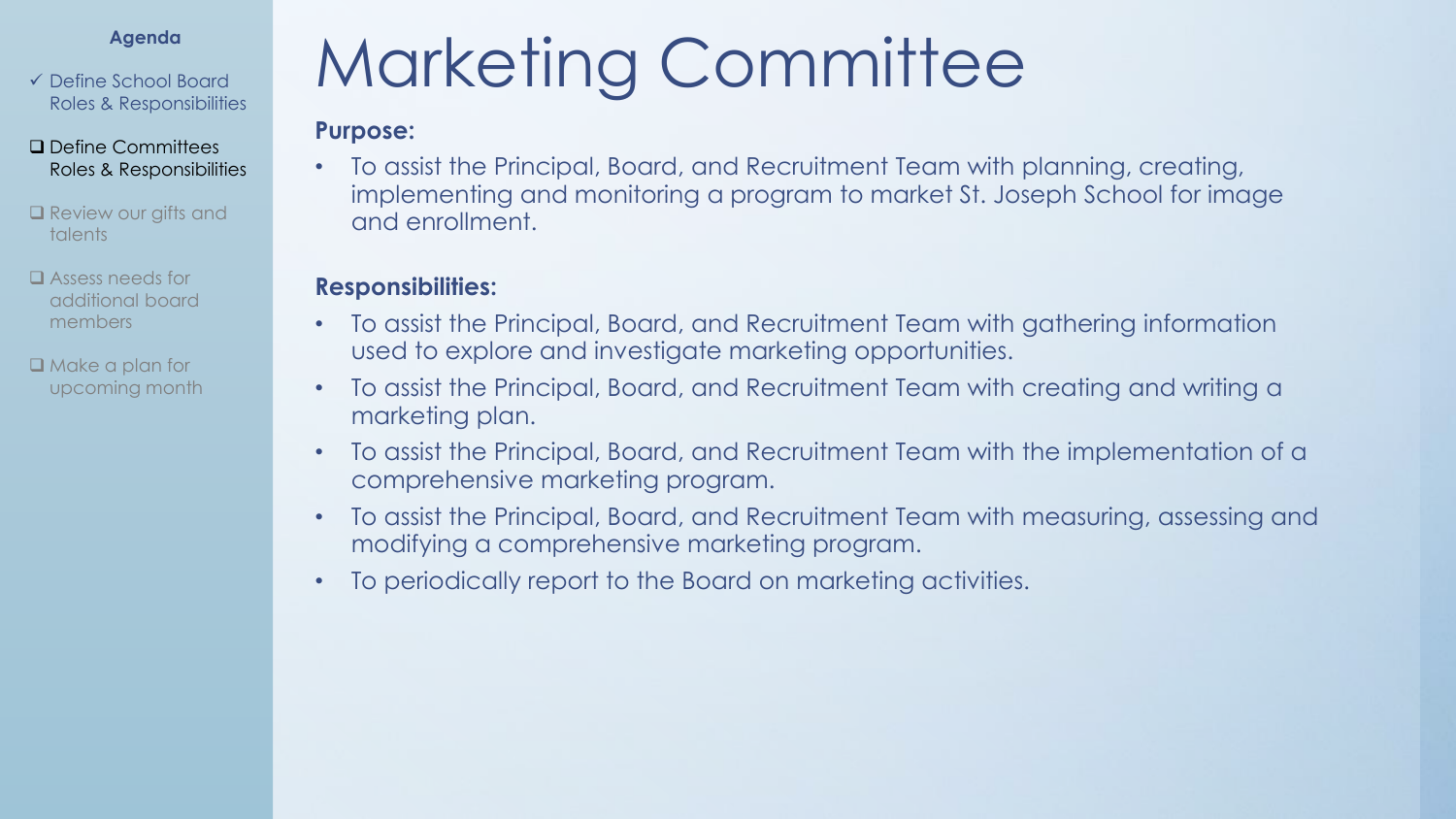- ✓ Define School Board Roles & Responsibilities
- ❑ Define Committees Roles & Responsibilities
- ❑ Review our gifts and talents
- ❑ Assess needs for additional board members
- ❑ Make a plan for upcoming month

### Communications Committee

#### **Purpose:**

- To assist the Principal in developing a communication plan to promote St. Joseph School for image and enrollment.
- To assist the Principal in implementing St. Joseph School's communication plan.

- To assist the Principal with design, layout, copy, and graphics of school communications materials including:
	- Brochures
	- Newsletters
	- Annual reports
	- Stationary and other identity media
	- Other pieces as deemed appropriate by the Marketing Committee
- To assist the Principal with periodic press releases to local media outlets.
- To assist the Principal with content, design, structure, updating, and publishing the school's web site.
- To work with the Board on communication related projects as they pertain to the school's marketing plan.
- To periodically report to the Board on communication activities.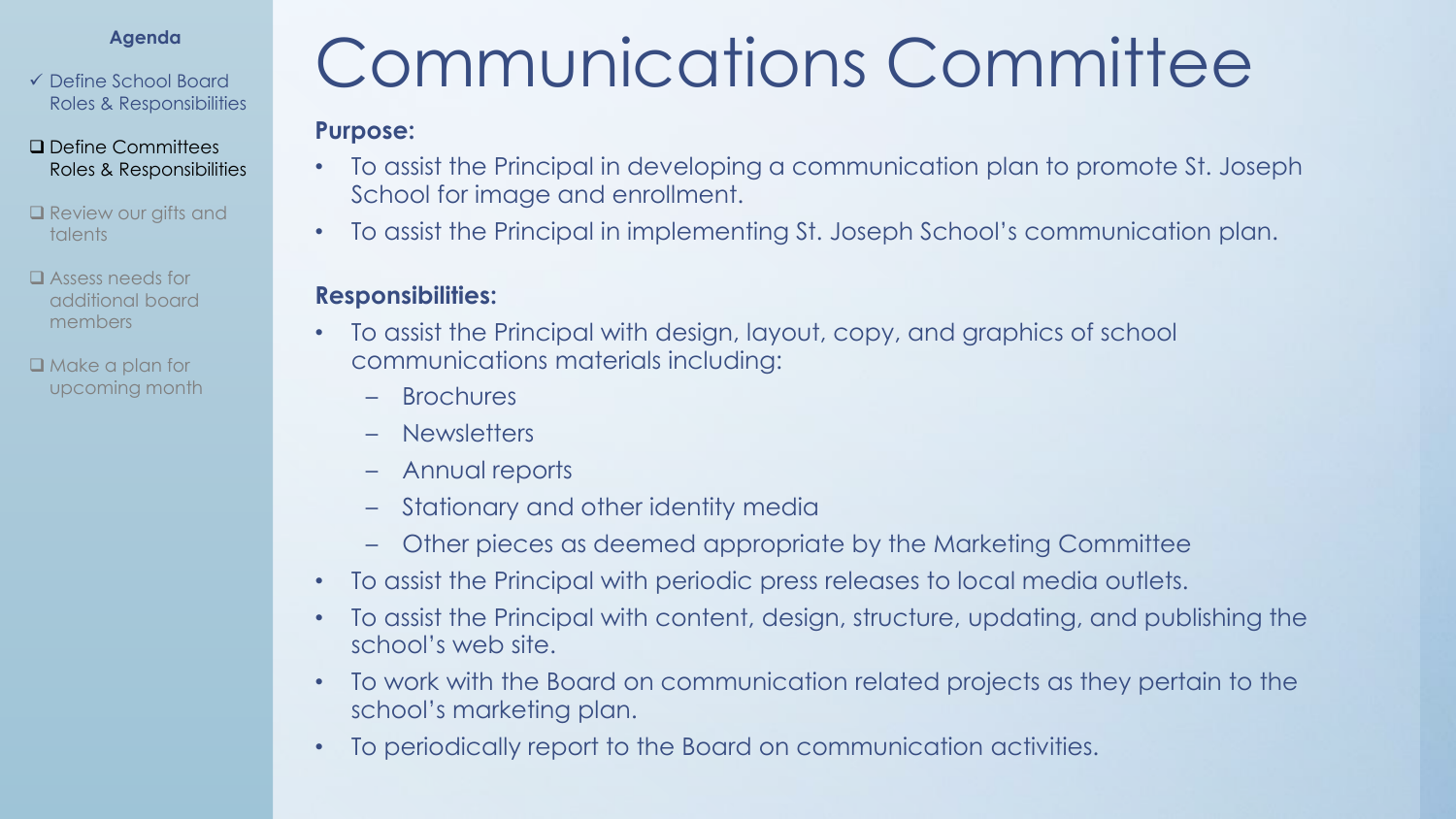- ✓ Define School Board Roles & Responsibilities
- ✓ Define Committees Roles & Responsibilities
- ❑ Review our gifts and talents
- ❑ Assess needs for additional board members
- ❑ Make a plan for upcoming month

### Our Gifts & Talents

- **Review the list of experience & LYS Talents**
- **Which of these gifts and talents do you possess?**
- **Which committee(s) are you most drawn to?**
- **Complete your info form online**
- 1. Executive
- 6. Building & Grounds
- 2. Mission Effectiveness 7. Development
- 3. Committee on Directors 8. Marketing
- 4. Policy & Planning
- 5. Finance

9. Communications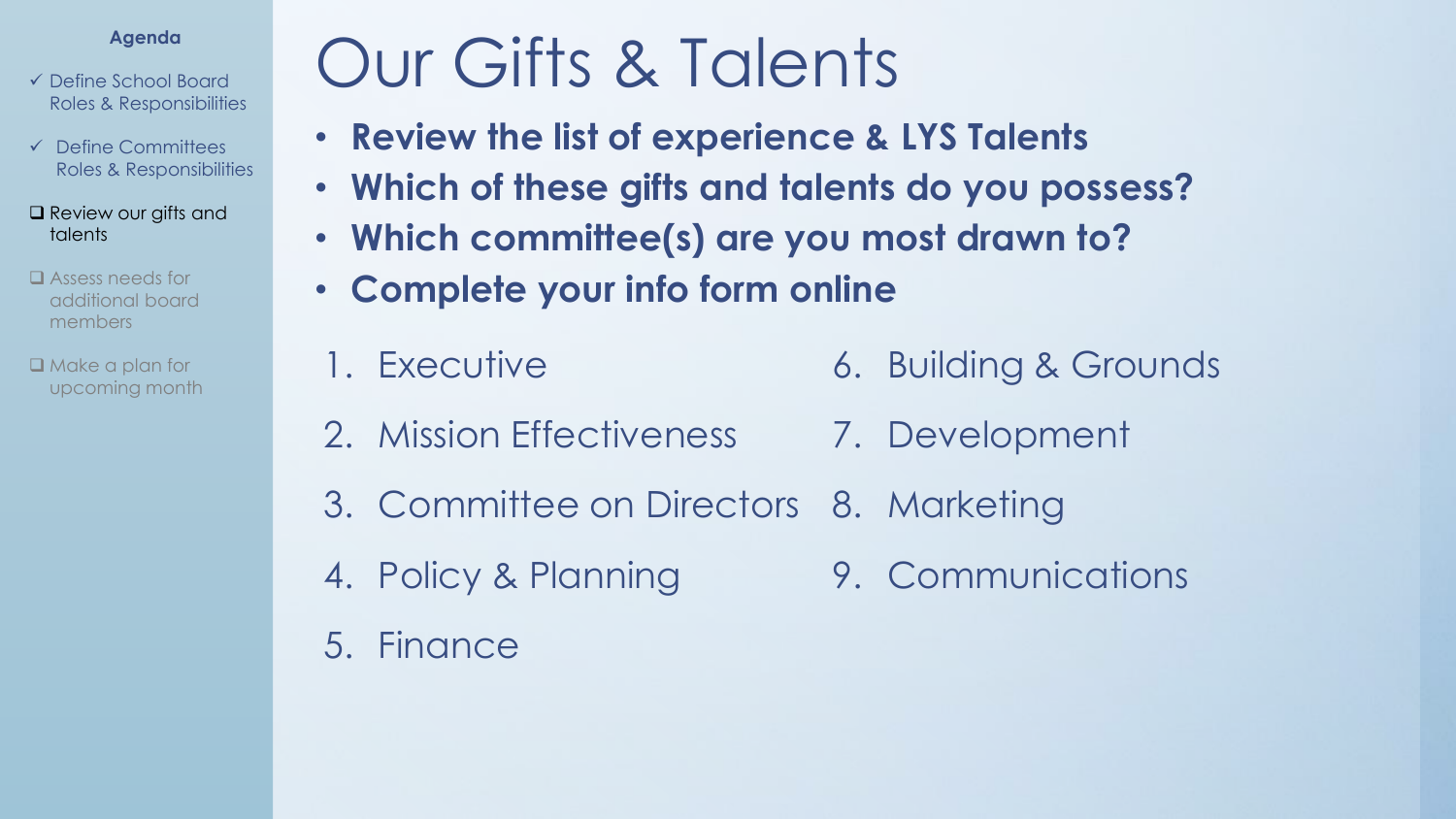- ✓ Define School Board Roles & Responsibilities
- ✓ Define Committees Roles & Responsibilities
- ✓ Review our gifts and talents
- ❑ Assess needs for additional board members
- ❑ Make a plan for upcoming month

### Agenda<br>**Agenda Cur Gifts & Talents**

- 1. Executive
- 2. Mission Effectiveness
- 6. Building & Grounds
- 7. Development
- 3. Committee on Directors 8. Marketing
- 4. Policy & Planning
- 5. Finance

9. Communications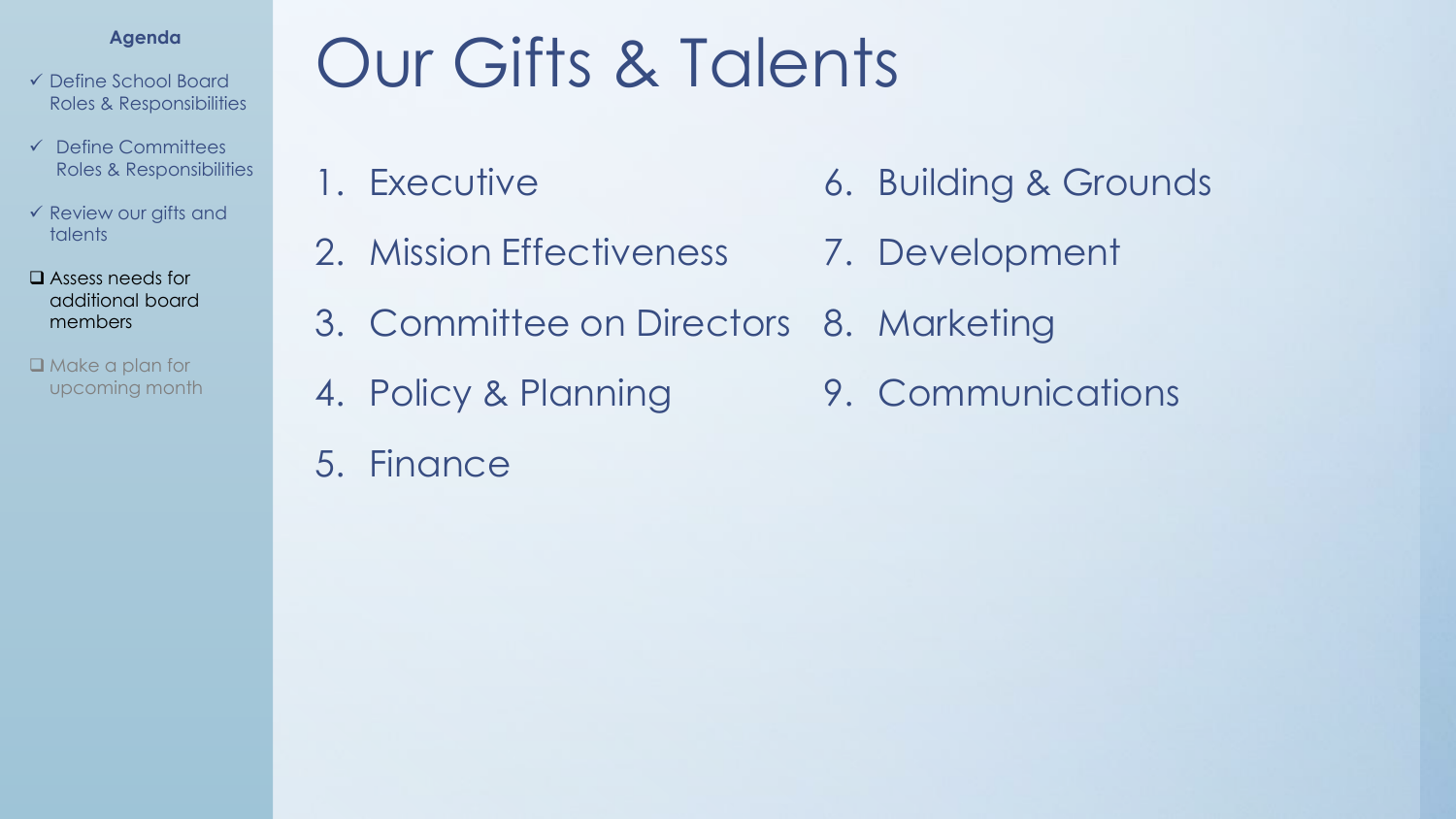- ✓ Define School Board Roles & Responsibilities
- ✓ Define Committees Roles & Responsibilities
- $\checkmark$  Review our gifts and talents
- ✓ Assess needs for additional board members

❑ Make a plan for upcoming month

### Agenda<br>Agenda **Let's Make a Plan**

- **1. Read the training articles provided by DoGR**
- **2. Meet with your committee team (or start to work on it yourself if no team)**
	- **1. What 1 project should you start with? Why?**
	- **2. What other projects do you want to address this year?**
	- **3. What questions do you have as a committee?**
- **3. Bring 1 potential new board member to next meeting**
- **4. Reach out to Nickie with questions**